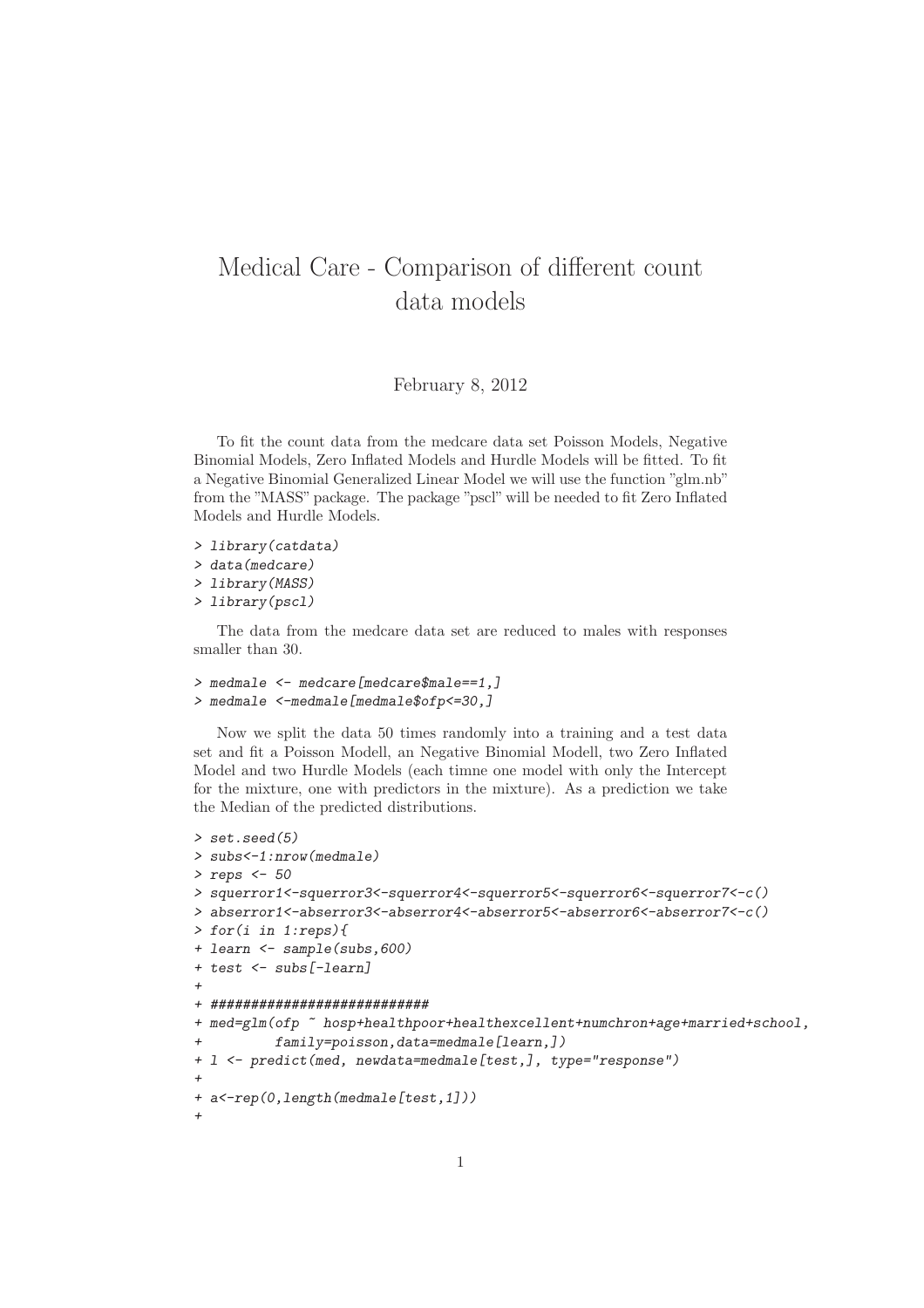```
+ for(j in 1:length(medmale[test,1])){
+ while(ppois(a[j],lambda=l[j])<0.5){
+ a[j] <- a[j] + 1
+ }
+ }
+ diffs <- a - medmale[test,1]
+ squerror1[i]<-mean(diffs^2)
+ abserror1[i]<-mean(abs(diffs))
+
+ ######################
+ med3=glm.nb(ofp ~ hosp+healthpoor+healthexcellent+numchron+age+married+school,
              + data=medmale[learn,])
+ l <- predict(med3, newdata=medmale[test,], type="response")
+ a<-rep(0,length(medmale[test,1]))
+
+ for(j in 1:length(medmale[test,1])){
+
+ while((pnbinom(a[j],mu=l[j],size=med3$theta))<0.5){
+ a[j] <- a[j]+1
+ }
+ }
+
+ diffs <- a - medmale[test,1]
+ squerror3[i]<-mean(diffs^2)
+ abserror3[i]<-mean(abs(diffs))
+
+ ##################
+ med4=zeroinfl(ofp ~ hosp+healthpoor+healthexcellent+numchron+age+married+school|1,
                + data=medmale[learn,])
+ pii <- 1-predict(med4, newdata=medmale[test,], type="zero")
+ mui <- predict(med4, newdata=medmale[test,], type="count")
+ a<-rep(0,length(medmale[test,1]))
+
+ for(j in 1:length(medmale[test,1])){
+ cdis <- 0
+
+ while(cdis<0.5){
+
+ cdis <- cdis + pii[j]*exp(-mui[j])*((mui[j]^a[j])/factorial(a[j])) + (1-pii[j])*
+ I(a[j]==0)
+ a[j] <- a[j]+1
+ }
+ a[j]<-a[j] - 1
+ }
+ diffs <- a - medmale[test,1]
+ squerror4[i]<-mean(diffs^2)
+ abserror4[i]<-mean(abs(diffs))
+
+ ################################
+ med5=zeroinfl(ofp ~ hosp+healthpoor+healthexcellent+numchron+age+married+school,
```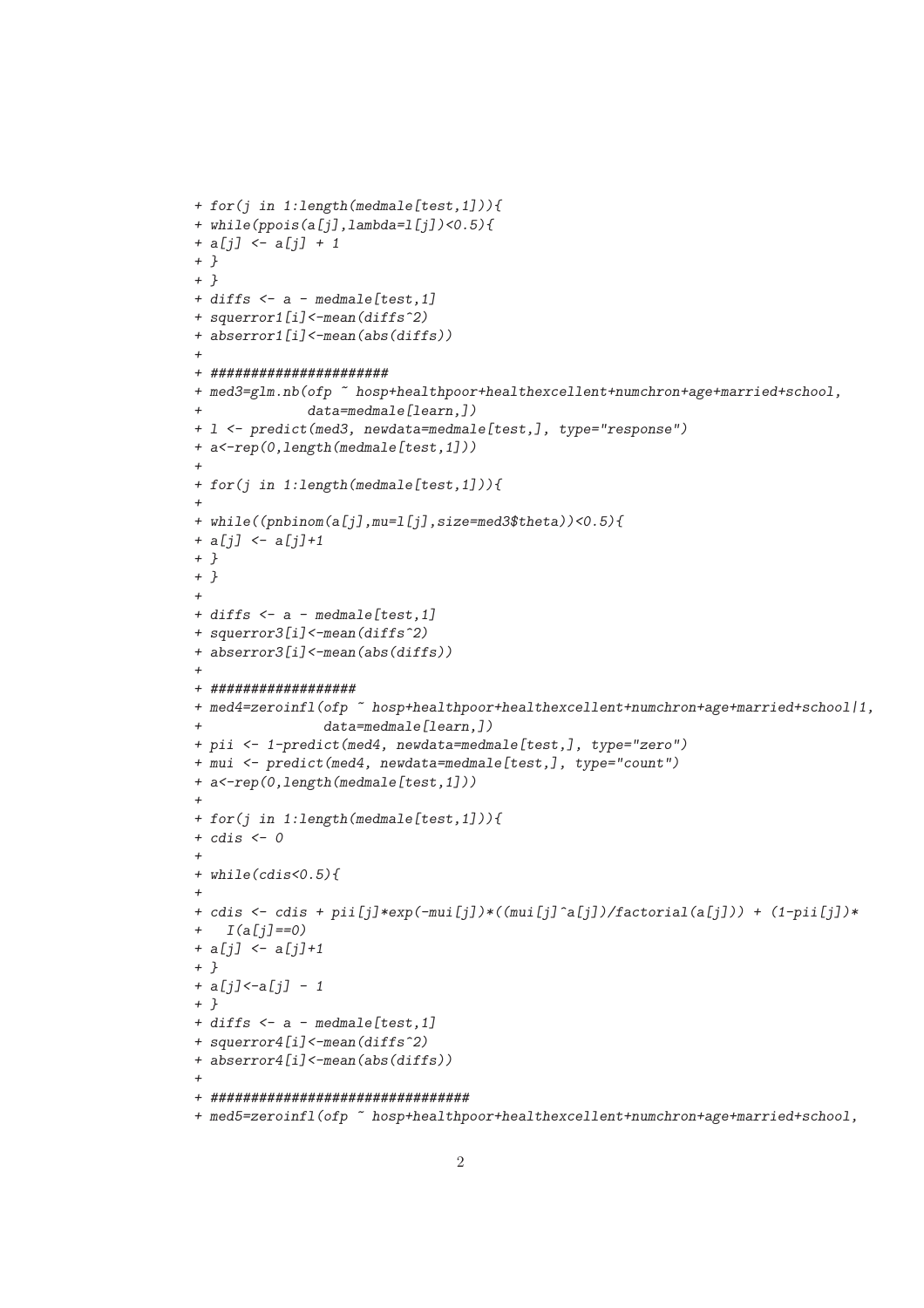```
+ data=medmale[learn,])
+
+ pii <- 1-predict(med5, newdata=medmale[test,], type="zero")
+ mui <- predict(med5, newdata=medmale[test,], type="count")
+ a<-rep(0,length(medmale[test,1]))
+
+ for(j in 1:length(medmale[test,1])){
+ cdis <- 0
+
+ while(cdis<0.5){
+
+ cdis <- cdis + pii[j]*exp(-mui[j])*((mui[j]^a[j])/factorial(a[j])) + (1-pii[j])*
+ I(a[j]==0)
+ a[j] <- a[j]+1
+ }
+ a[j]<-a[j] - 1
+ }
+
+ diffs <- a - medmale[test,1]
+
+ squerror5[i]<-mean(diffs^2)
+ abserror5[i]<-mean(abs(diffs))
+
+ ####################
+ med6=hurdle(ofp ~ hosp+healthpoor+healthexcellent+numchron+age+married+school|1,
              + data=medmale[learn,])
+ mui <- predict(med6, newdata=medmale[test,], type="count")
+ gammai <- predict(med6, newdata=medmale[test,], type="zero")
+ pii2<-1-gammai*(1-exp(-mui))
+
+
+ fa<-function(z,a){
+ ((z^a)/factorial(a))*exp(-z) }
+
+ a<-rep(0,length(medmale[test,1]))
+
+ for(j in 1:length(medmale[test,1])){
+ cdis <- pii2[j]
+
+ if(cdis<0.5){
+ while(cdis<0.5){
+ #while((1-cumdist)>eps){
+ cdis <- cdis + fa(z=mui[j],a=(a[j]+1))*gammai[j]
+ a[j]<-a[j]+1
+ #a <- a+1
+ }
+ }
+ else{a[j]<-0}
+ }
+
```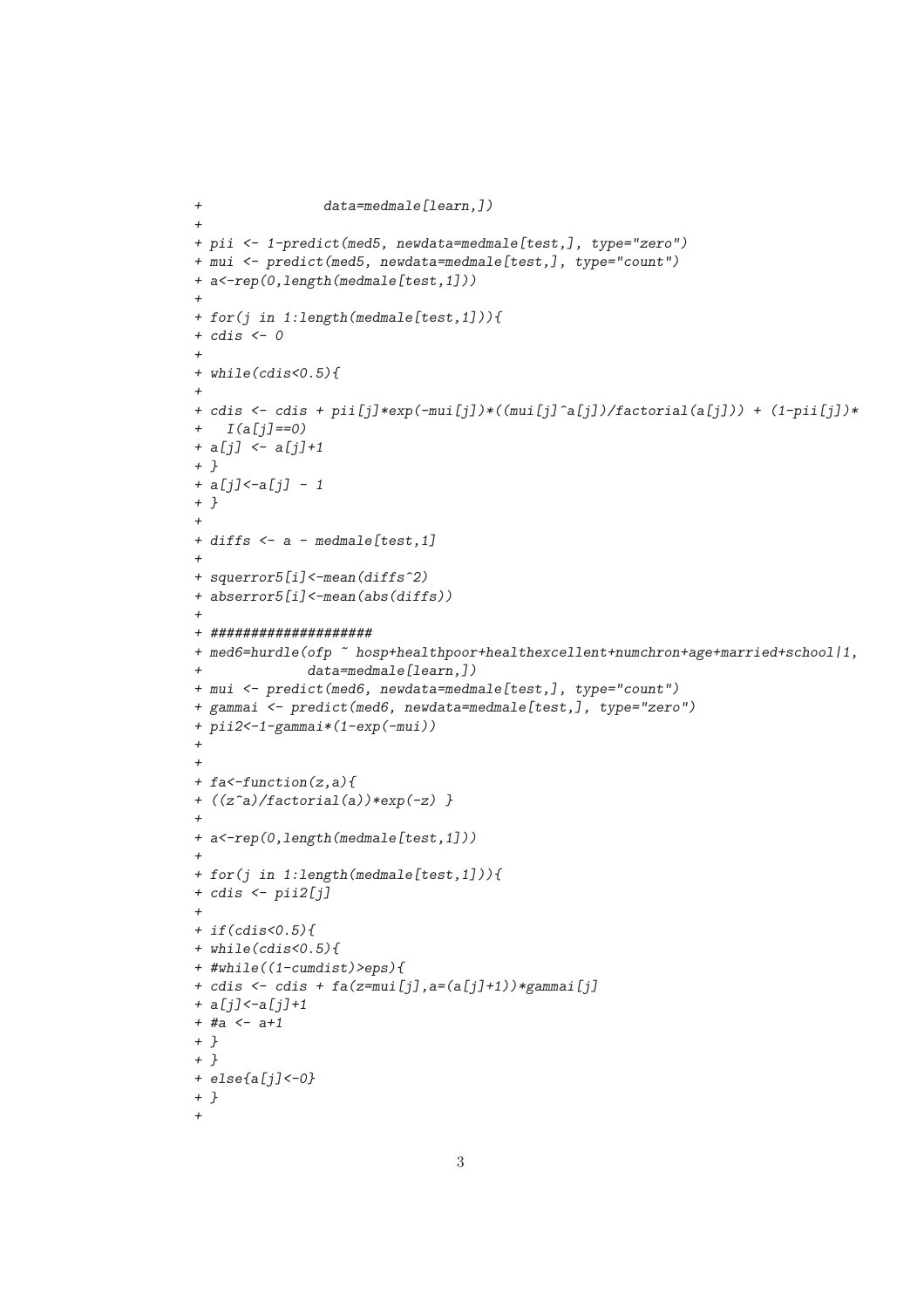```
+ diffs <- a - medmale[test,1]
+
+ squerror6[i]<-mean(diffs^2)
+ abserror6[i]<-mean(abs(diffs))
+
+ #######################
+ med7=hurdle(ofp ~ hosp+healthpoor+healthexcellent+numchron+age+married+school,
              + data=medmale[learn,])
+ mui <- predict(med7, newdata=medmale[test,], type="count")
+ gammai <- predict(med7, newdata=medmale[test,], type="zero")
+ pii2<-1-gammai*(1-exp(-mui))
+
+ fa<-function(z,a){
+ ((z^a)/factorial(a))*exp(-z) }
+
+ a<-rep(0,length(medmale[test,1]))
+
+ for(j in 1:length(medmale[test,1])){
+ cdis <- pii2[j]
+
+ if(cdis<0.5){
+ while(cdis<0.5){
+ #while((1-cumdist)>eps){
+ cdis <- cdis + fa(z=mui[j],a=(a[j]+1))*gammai[j]
+ a[j]<-a[j]+1
+ }
+ }
+ else{a[j]<-0}
+ }
+
+ diffs <- a - medmale[test,1]
+
+ squerror7[i]<-mean(diffs^2)
+ abserror7[i]<-mean(abs(diffs))
+
+ }
```
Here the absolut 50 prediction errors of the respective models are plotted.

```
> par(mgp=c(0,3,0))
> boxplot(abserror1,abserror3,abserror4,abserror5,abserror6,abserror7,
+ names=c("Poisson","Negative\nBinomial","Zero\nInflated 1","Zero\nInflated 2",
+ "Hurdle 1","Hurdle 2"),cex=1.3,cex.axis=1.6)
```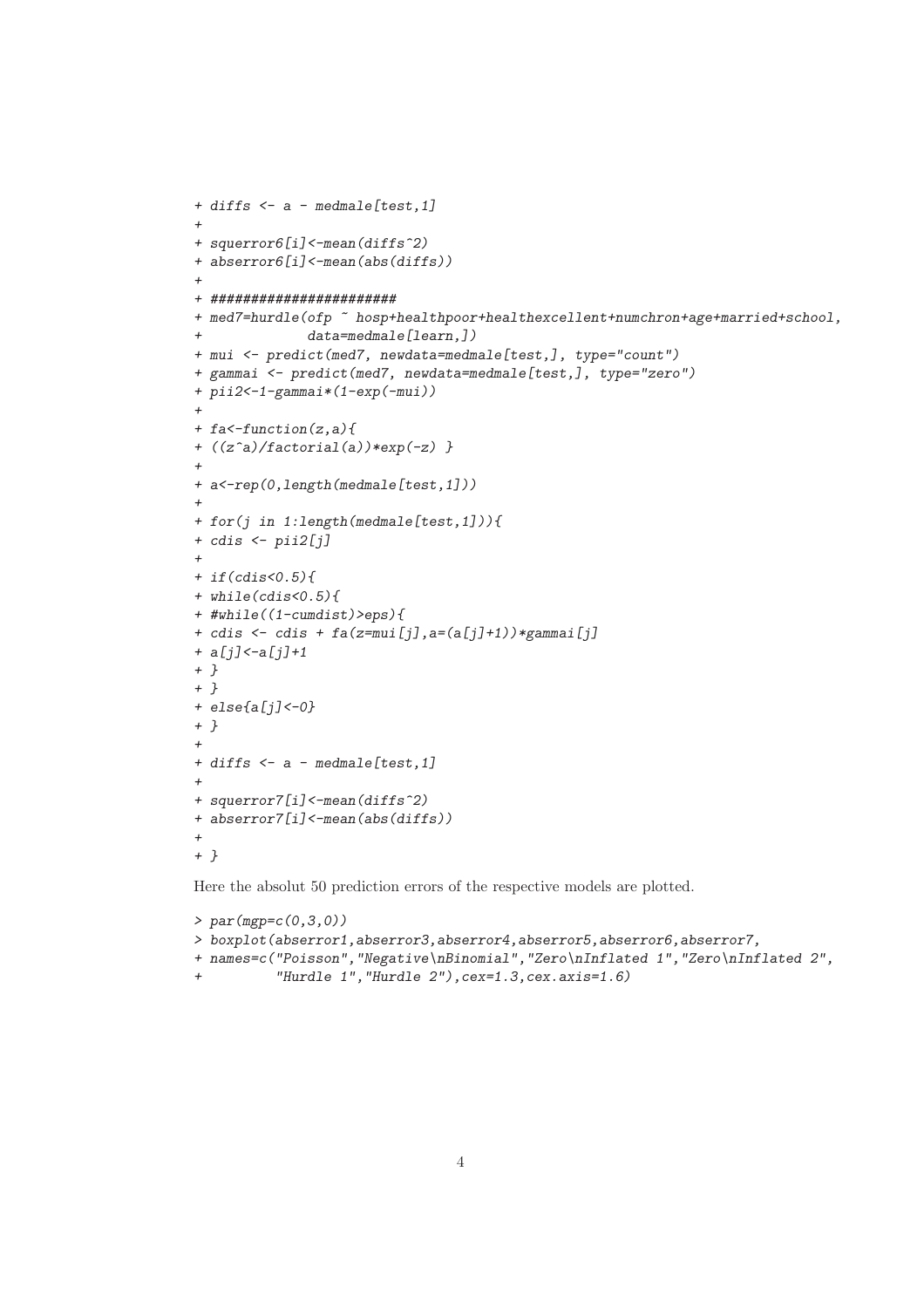

Now the ranked probability score is computed. Here the difference between the predicted and the empirical cumulative distribution function is measured.

```
> library(catdata)
> data(medcare)
> #attach(medcare)
>
> library(MASS)
> library(pscl)
> medmale <- medcare[medcare$male==1,]
> medmale <-medmale[medmale$ofp<=30,]
> set.seed(5)
> subs<-1:nrow(medmale)
> reps <- 50
> eps <- 1e-5
> lrps <- lrps3 <- lrps4 <- lrps5 <- lrps6 <- lrps7 <- rep(0,reps)
> for(i in 1:reps){
+ learn <- sample(subs,600)
+ test <- subs[-learn]
+
+
+ med=glm(ofp ~ hosp+healthpoor+healthexcellent+numchron+age+married+school,
+ family=poisson,data=medmale[learn,])
+
+ l <- predict(med, newdata=medmale[test,], type="response")
+
+
+ for(j in 1:length(medmale[test,1])){
+ for(a in 0:100){
+ #while((1-ppois(a,lambda=l[j]))>eps){
+ lrps[i] <- lrps[i] + (ppois(a,lambda=l[j]) - I(medmale[test,1][j] <= a))^2
+ #a <- a+1
+ }
+ }
+
+
+ med3=glm.nb(ofp ~ hosp+healthpoor+healthexcellent+numchron+age+married+school,
              + data=medmale[learn,])
```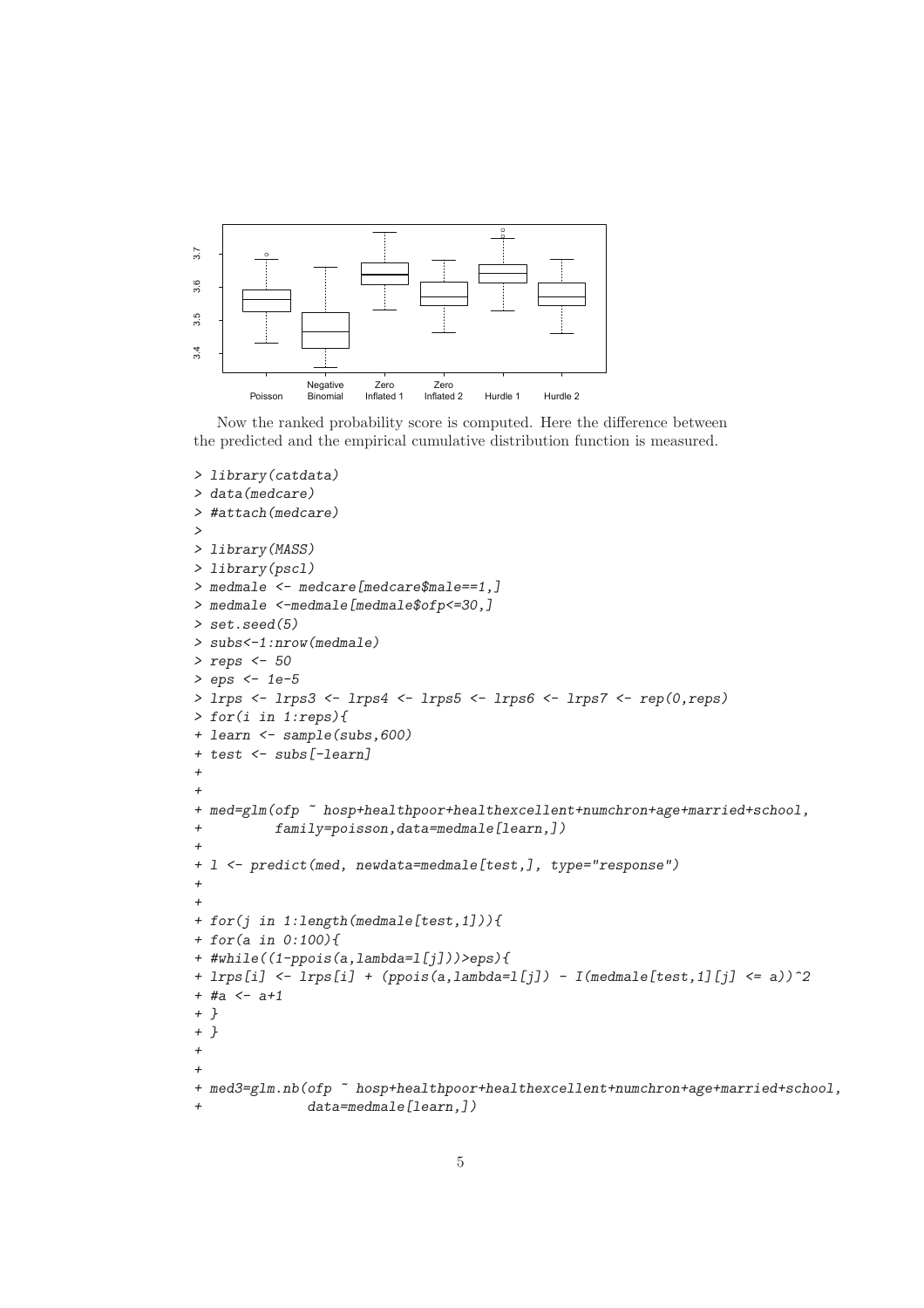```
+ l <- predict(med3, newdata=medmale[test,], type="response")
+
+ for(j in 1:length(medmale[test,1])){
+ #a <- 0
+ for (a in 0:100){
+ #while((1-pnbinom(a,mu=l[j],size=med3$theta))>eps){
+ lrps3[i] <- lrps3[i] + (pnbinom(a,mu=l[j],size=med3$theta) -
+ I(medmale[test,1][j] <= a))^2
+ #a <- a+1
+ }
+ }
+
+
+ med4=zeroinfl(ofp ~ hosp+healthpoor+healthexcellent+numchron+age+married+school|1,
+ data=medmale[learn,])
+ pii <- 1-predict(med4, newdata=medmale[test,], type="zero")
+ mui <- predict(med4, newdata=medmale[test,], type="count")
+
+
+ for(j in 1:length(medmale[test,1])){
+ a <- 0
+ cumdist<-(1-pii[j])
+ #cumdist <- 0
+ for (a in 0:100){
+ #while((1-cumdist)>eps){
+ cumdist <- cumdist + pii[j]*exp(-mui[j])*(mui[j]^a)*(factorial(a)^(-1))
+ lrps4[i] <- lrps4[i] + as.numeric((cumdist - I(medmale[test,1][j] <= a))^2)
+ #a <- a+1
+ }
+ }
+
+
+ med5=zeroinfl(ofp ~ hosp+healthpoor+healthexcellent+numchron+age+married+school,
               + data=medmale[learn,])
+ pii <- 1-predict(med5, newdata=medmale[test,], type="zero")
+ mui <- predict(med5, newdata=medmale[test,], type="count")
+
+ for(j in 1:length(medmale[test,1])){
+ a <- 0
+ cumdist<-(1-pii[j])
+ #cumdist <- 0
+ for (a in 0:100){
+ #while((1-cumdist)>eps){
+ cumdist <- cumdist + pii[j]*exp(-mui[j])*(mui[j]^a)*(factorial(a)^(-1))
+ lrps5[i] <- lrps5[i] + as.numeric((cumdist - I(medmale[test,1][j] <= a))^2)
+ #a <- a+1
+ }
+ }
+
+
```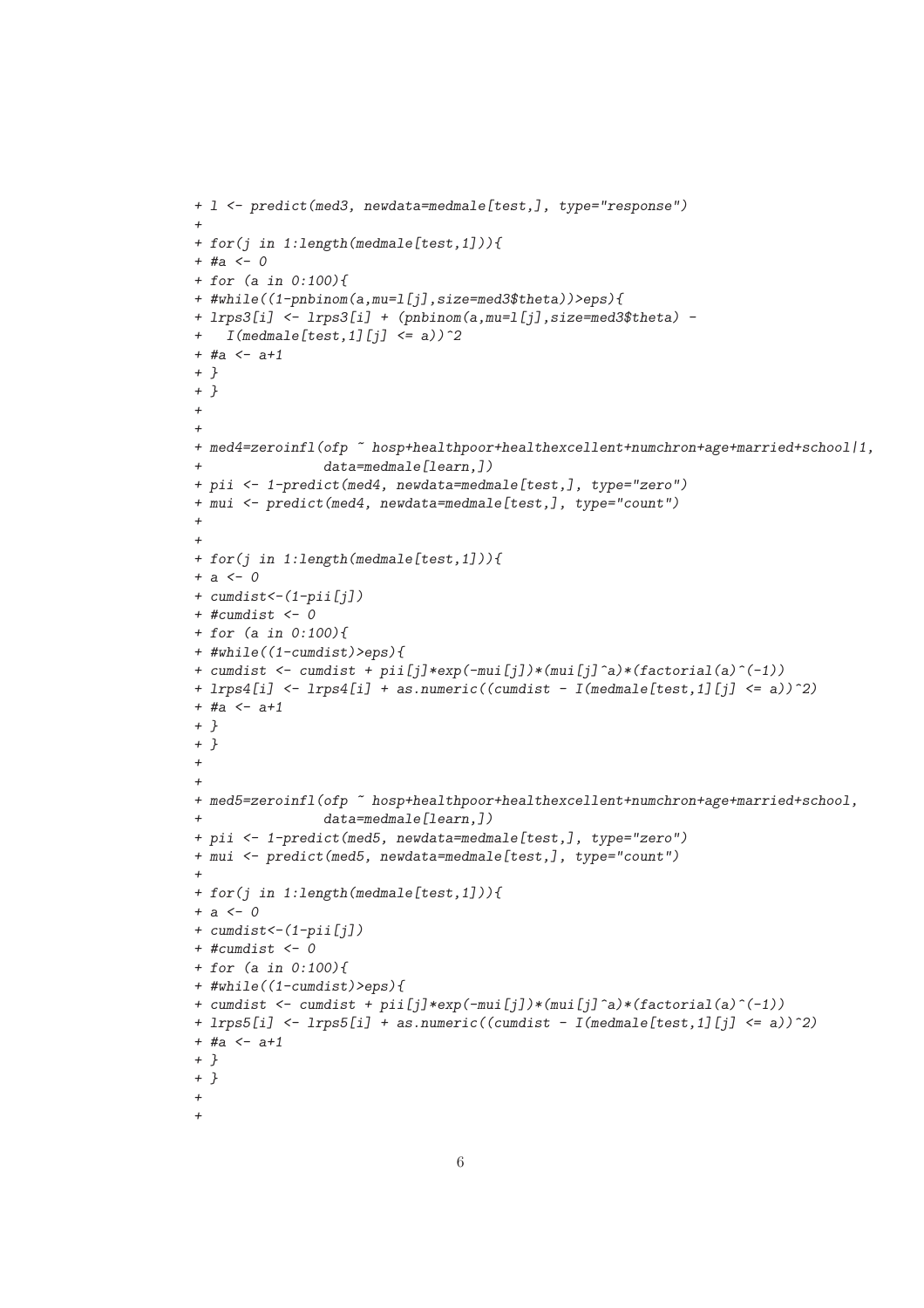```
+ med6=hurdle(ofp ~ hosp+healthpoor+healthexcellent+numchron+age+married+school|1,
+ data=medmale[learn,])
+ mui <- predict(med6, newdata=medmale[test,], type="count")
+ gammai <- predict(med6, newdata=medmale[test,], type="zero")
+ pii2<-1-gammai*(1-exp(-mui))
+
+ #rr<-coef(med6,model="zero")
+
+ #pii<-exp(rr)/(1+exp(rr))
+
+ #ga<-(1-pii)/(1-exp(-mui))
+
+ fa<-function(z,a){
+ ((z^a)/factorial(a))*exp(-z) }
+
+ for(j in 1:length(medmale[test,1])){
+ cumdist <- pii2[j]
+
+ for(a in 1:100){
+ #while((1-cumdist)>eps){
+ cumdist <- cumdist + fa(z=mui[j],a=a)*gammai[j]
+ lrps6[i] <- lrps6[i] + as.numeric((cumdist - I(medmale[test,1][j] <= a))^2)
+
+ #a <- a+1
+ }
+ }
+
+
+
+ med7=hurdle(ofp ~ hosp+healthpoor+healthexcellent+numchron+age+married+school,
              + data=medmale[learn,])
+ mui <- predict(med7, newdata=medmale[test,], type="count")
+ gammai <- predict(med7, newdata=medmale[test,], type="zero")
+ pii2<-1-gammai*(1-exp(-mui))
+
+ fa<-function(z,a){
+ ((z^a)/factorial(a))*exp(-z) }
+
+ for(j in 1:length(medmale[test,1])){
+ cumdist <- pii2[j]
+
+ for(a in 1:100){
+ #while((1-cumdist)>eps){
+ cumdist <- cumdist + fa(z=mui[j],a=a)*gammai[j]
+ lrps7[i] <- lrps7[i] + as.numeric((cumdist - I(medmale[test,1][j] <= a))^2)
+
+ #a <- a+1
+ }
+ }
+
```